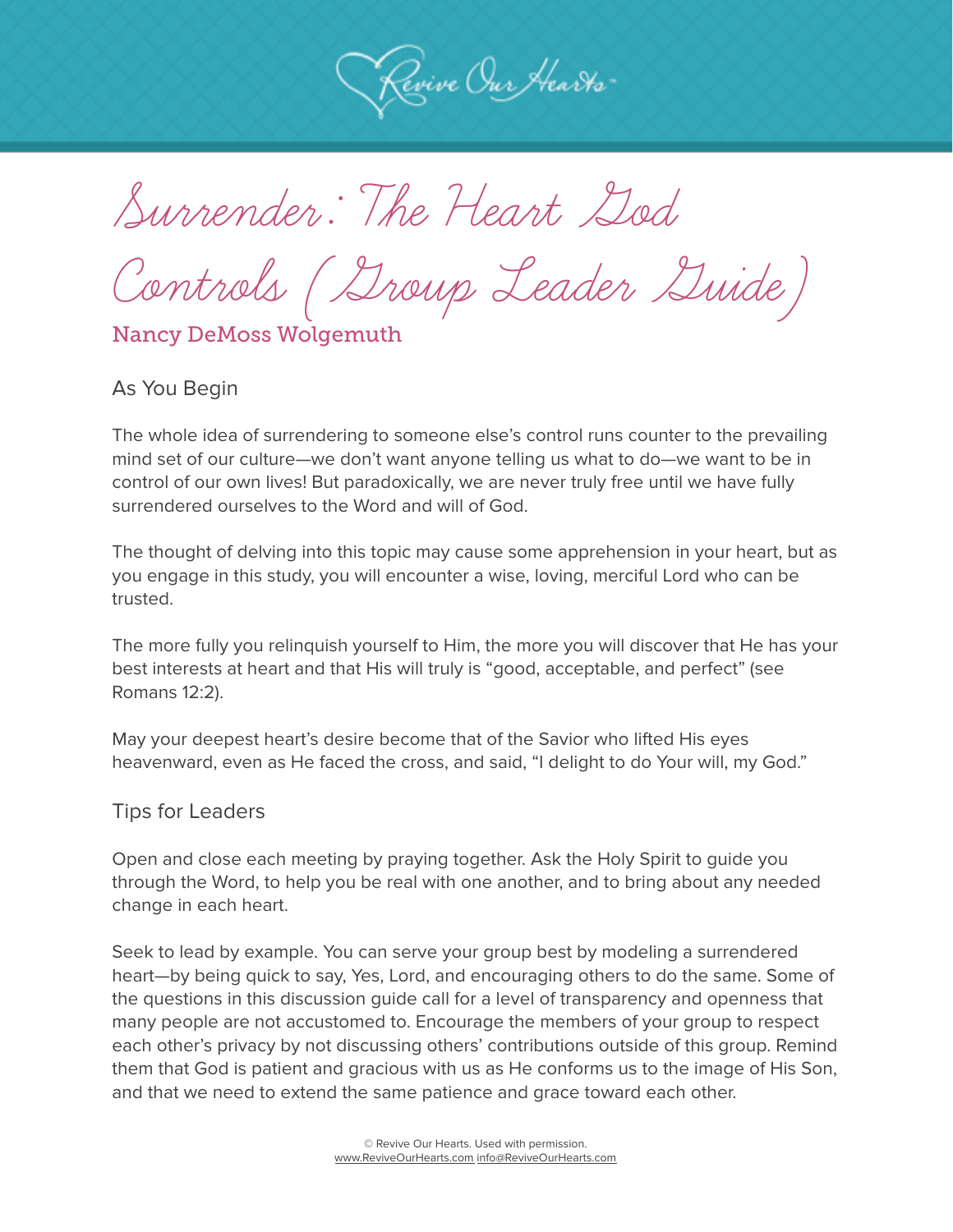This discussion guide is designed to be used in a variety of contexts—from small groups to Sunday school classes. Feel free to direct the discussion based on the size of your group and the allotted time. Avoid rabbit trails into secondary or unrelated issues. However, don't feel pressured to get through all the questions each time you meet.

Depending on your available time and the size and openness of your group, you may end up only discussing two or three questions. The goal is to grow together in your understanding of God and His ways and to experience individually and as a group the reality of the message of this book.

Encourage each member to read the chapter and to complete the "Making It Personal" section found at the end of most chapters, prior to your group meeting. If possible, they should also preview and be prepared to discuss the questions found in this discussion guide.

Keep your group centered on the truth of the gospel: We are all sinners in need of a Savior. Help your members steer clear of self-righteous responses to the confessions of others in the group and from condemnation about their own performance by pointing them to the One who is both the author and perfecter of their faith (Hebrews 12:2).

# Introduction

## Opening Prayer

Turn to the prayer from The Valley of Vision, found at the beginning of Surrender. Start your time together by reading this wonderful expression of trust in the will of God. You may choose to read as a group in unison, or have one or more read aloud while others listen.

### Getting Started

Sometimes we dig our heels in about things that appear foolish in hindsight. Describe a situation where you held out for something that you realized in retrospect was misguided or didn't make sense. What finally convinced you to "surrender" your position?

### Going Deeper

1. The Introduction distinguishes between our initial surrender to Christ as our Lord and Savior (or conversion), and a lifetime of surrender (or consecration), as we learn to live out the implications of that initial surrender. Briefly describe the setting and circumstances of your conversion —your initial surrender to Christ.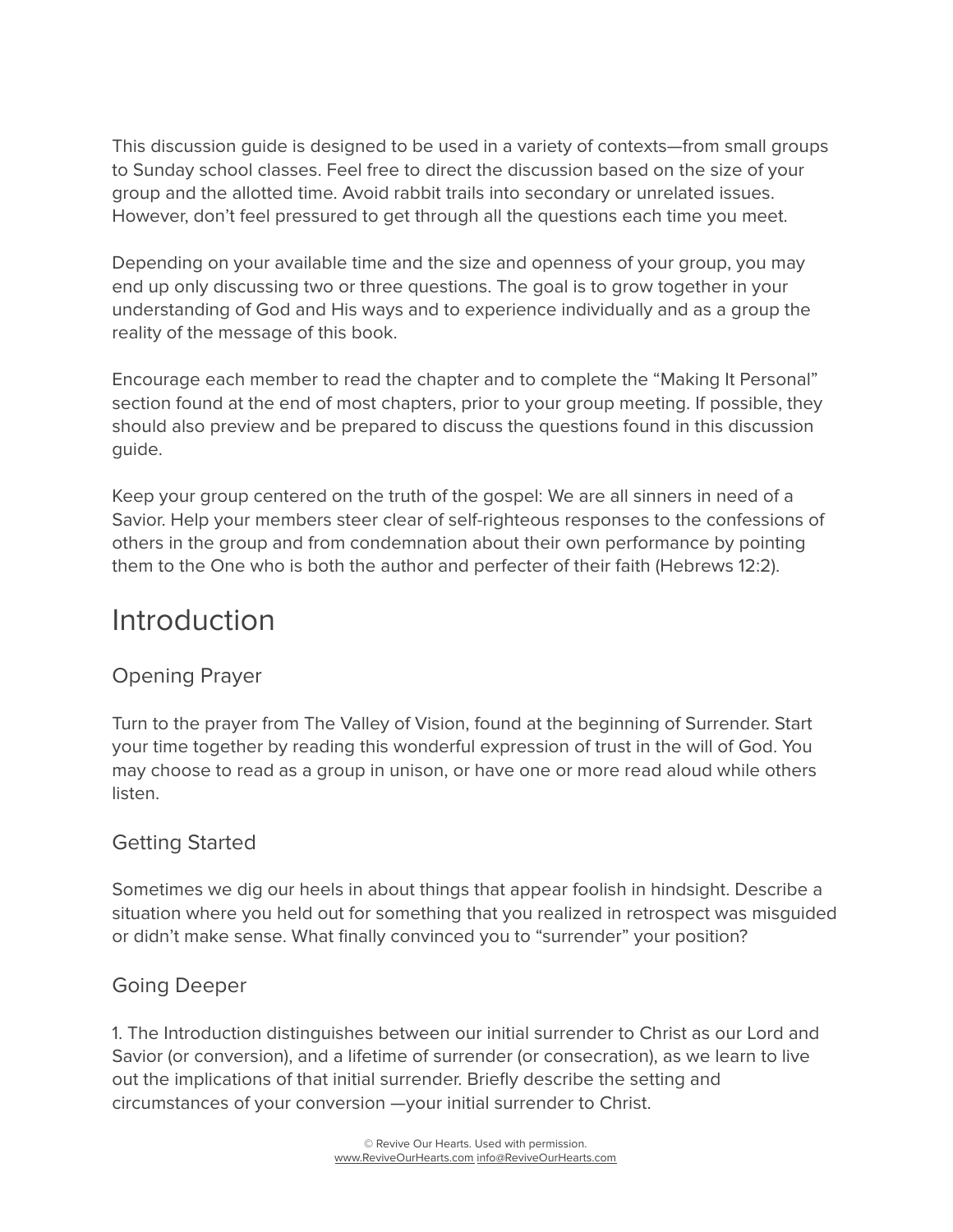2. "The fully surrendered life is intended to be—and can be—the norm for every one of God's children" (p. 25). Do you agree with this statement? From your perspective, is the "fully surrendered life" the "norm" for most of the believers you know?

3. Review and discuss the four reasons suggested in this chapter for why professing Christians may have areas of their life that are "unsurrendered" to God (pp. 22–24). Which of those four scenarios do you think are most common among "believers" that you have observed? Have several in the group share an illustration out of their own life of one of those scenarios.

4. "Do you fear what a lifestyle of full surrender might cost you?" (p. 25). What fears might people have about fully surrendering every aspect of their lives to God? What fears have you experienced at one point or another in relation to full surrender?

5. "The truth is that resistance is far more costly than surrender" (p. 26). What might we stand to lose by holding out on God?

6. Share out of your personal experience, either the cost of resisting God on some particular point, or the blessing you have experienced through relinquishing control of some area of your life to the Lord.

7. In many ways, surrender is an act of trust. You drop your defenses and trust your opponent will honor the terms of your surrender. The pardon given by President Marcos of the Philippines to Hiroo Onoda is a picture of the pardon we are given by God when we repent. What do you know about the heart and ways of God that should make it easier to trust Him and relinquish control to Him?

### A Word of Encouragement

As you read the Introduction and considered your own spiritual condition, your heart may have been pricked with the thought that perhaps you have never been truly regenerated (born again). You may have made a profession of faith; others may think of you as a "good Christian." But you have never "waved the white flag" and surrendered your life to Christ.

Don't try to talk yourself out of (or let anyone else talk you out of!) any conviction that God may be bringing to your heart. Seek out your pastor or another mature Christian for care and counsel. It may be that the tug of conviction you are experiencing is the doorway to the great joy of true salvation! This could be a God-designed moment for you to repent of your sins and receive His forgiveness —please don't delay this important conversation!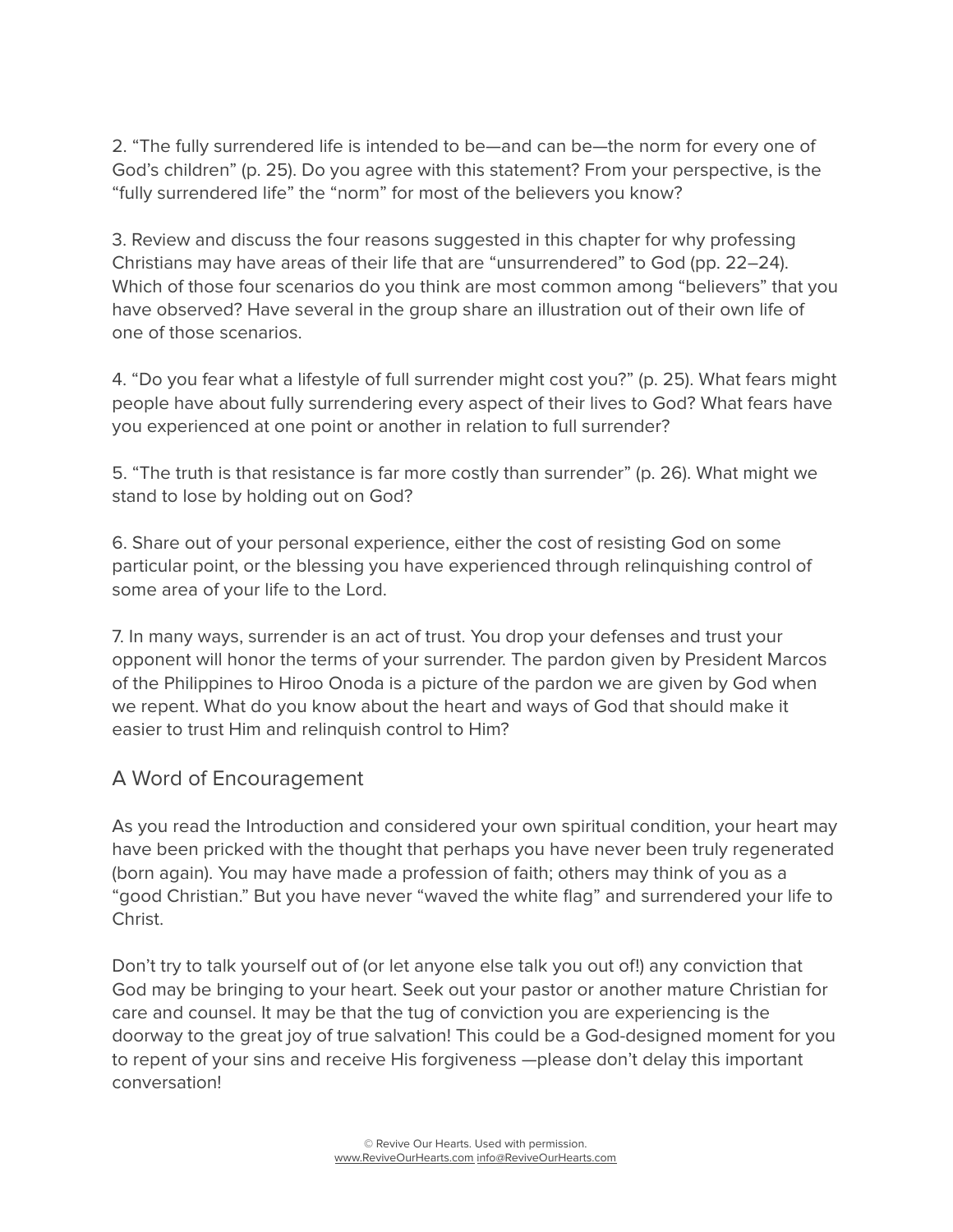#### For Next Time

"Could it be that there are some issues on which you are reserving the right to control your own life?" (p. 22). As you read and discussed the Introduction to Surrender, God may have brought to mind specific areas in your life that are not fully surrendered to His control. Record these areas in a personal journal. Ask God to help you see these issues as He does and express your desire for every area of your life to be under His control.

### Grace Note

In the life of a believer, the Holy Spirit brings conviction, not condemnation. Conviction is sweet because it is accompanied by the promise of grace to change. Condemnation brings on guilt (usually heaped on by the Enemy) that we will never measure up to God's demands. Without being born again and trusting in God's power to change us, that would be true. Don't let condemnation rob you of the joy of this journey toward change!

Remember: "Our God abounds in mercy and grace; He is willing to offer a full and complete pardon to those who lay down their weapons" (p. 26).

# Chapter One: The Battle for Control

## Getting Started

Has anyone in your group ever served in combat or had a friend or relative who did? Describe your experience of being in battle (or what you have heard from your loved one). What did you learn about how to wage and win a battle?

#### Going Deeper

1. What evidences do you see of nature being "surrendered" to God's control? Why do you think God gives human beings the freedom to submit to or to resist His control? What limitations has He placed on that freedom, both here and now, as well as ultimately?

2. Did you relate to any of the fictitious scenarios at the beginning of this chapter (pp. 31– 33)? What is one example of a recurring battle you have experienced in your Christian life? How could that struggle actually be a battle for control?

3. "Count on it—the very points on which you refuse to surrender will become 'enemies' that rule over you" (p. 42). What are some practical examples of how this principle could take place in someone's life?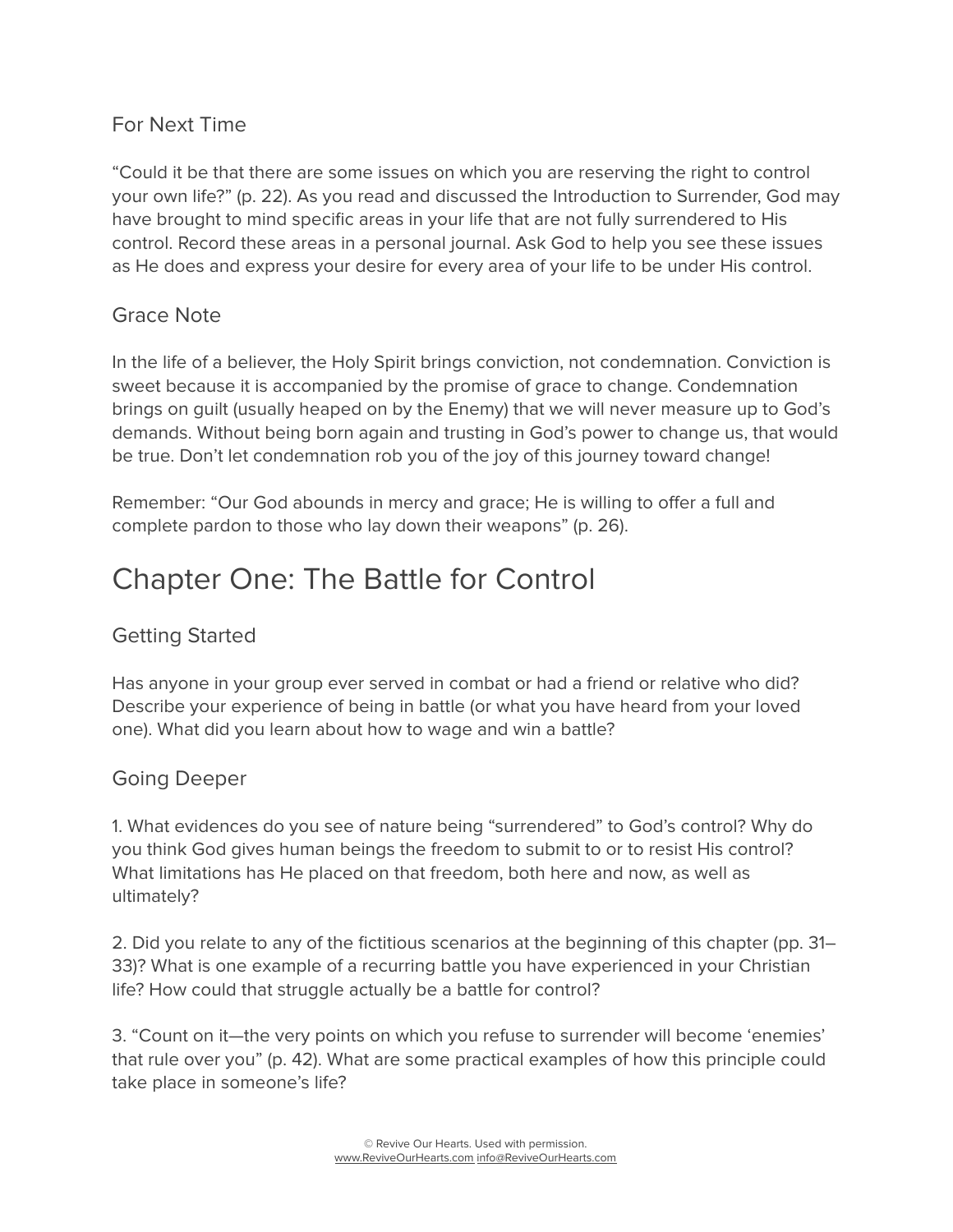4. What is one area of your life that has ended up ruling you as a "tyrant" (either in the past or in the present) because of a lack of surrender to God?

5. Lynda's testimony (pp. 40–44) illustrates the truth of Romans 6:16—"Do you not know that to whom you present yourselves slaves to obey, you are that one's slaves whom you obey, whether of sin leading to death, or of obedience leading to righteousness?"

Share one particular area of your life where you have experienced (or currently experience) a sense of being enslaved to sin or ungodly desires. How could surrender to God set you free from that slavery?

6. Take time to pray for each other in relation to any specific battles for control or surrender issues that have been shared.

### For Next Time

With regard to any "unsurrendered" areas you have identified in your life, reflect on the effects of being enslaved to these areas. List the bad fruits of being submitted to these desires, so you can see more clearly the cost of your lack of surrender.

#### Grace Note

Surrender brings peace and a foretaste of the "Paradise restored" that every believer will enjoy one day in heaven. You can begin to enjoy those benefits now by saying "yes" to God. As the familiar song says, "There's no other way to be happy in Jesus, but to trust and obey."

# Chapter Two: The Terms of Christian Surrender

### Getting Started

Has anyone in your group ever visited Appomattox? If so, what did you learn during your visit? What struck you about the illustration in this chapter of Robert E. Lee's surrender at Appomattox (pp. 49–52)? What parallels did you see to Christian surrender?

Lee's surrender was a "decisive moment" that changed the course of the Civil War and assured its ultimate outcome. What does that illustrate about the importance of a "decisive moment" of surrender in our relationship with God?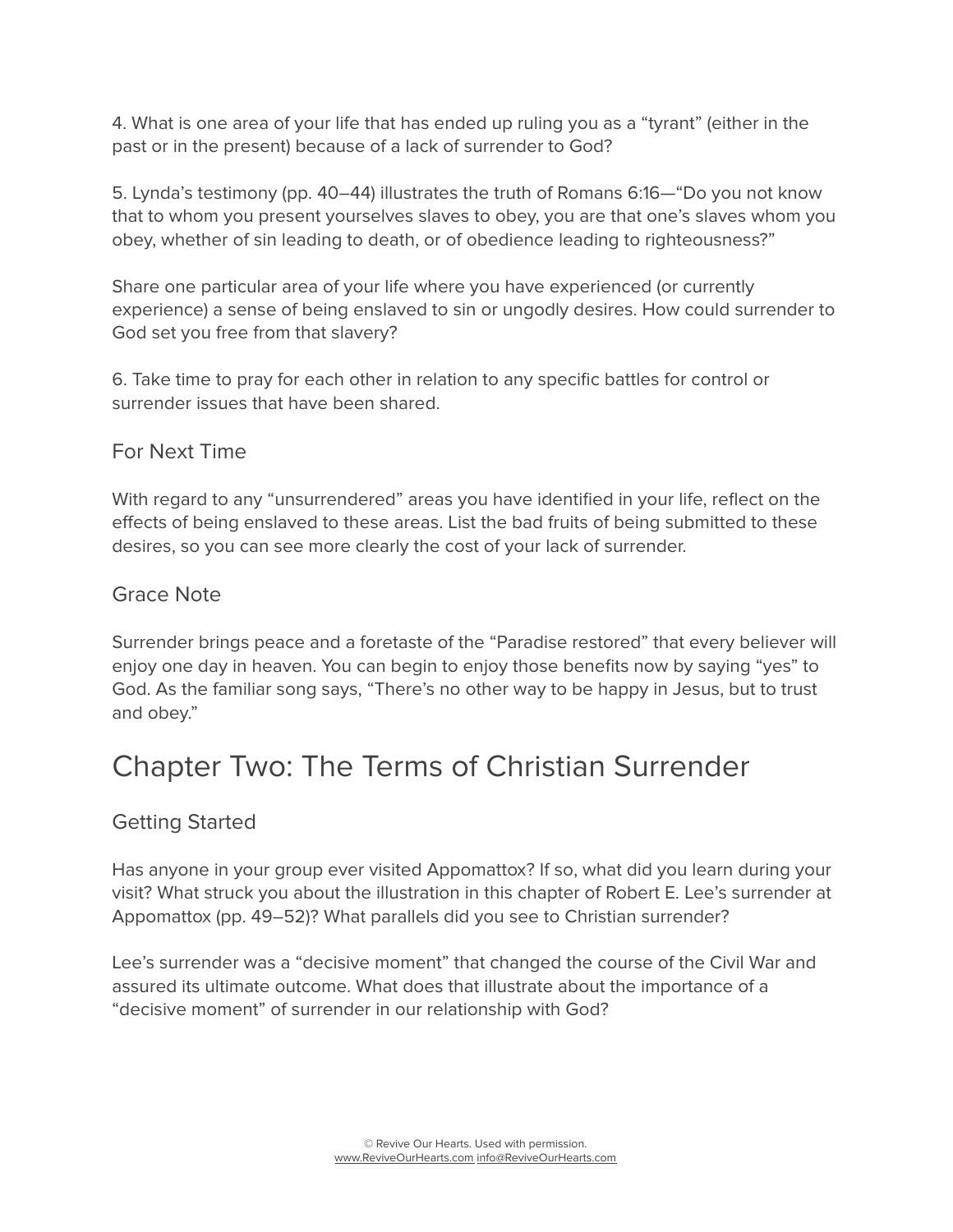### Going Deeper

1. "The person who has never acknowledged Christ's right to rule over his life has no basis for assurance of salvation. . . . Surrender to the will of God is a mark of the truly converted" (p. 54).

What part does surrender have in true Christian conversion? What concerns does this raise about our message and methods as we seek to share the gospel with unbelievers?

2. How would you define or describe unconditional surrender? What does that mean for a believer? What might conditional surrender look like? Why is it unacceptable for a child of God?

3. How would you distinguish between an initial point of surrender to Christ, and an ongoing, lifelong process of surrender in a believer's life? What is the connection between the two? Why are both important? How can an initial, unconditional surrender to the lordship of Christ simplify subsequent points of surrender along the way? (Think of the illustration of the dieter on p. 58!)

4. Share a situation you have faced recently that required you to freshly affirm and live out your surrender to the will of God. It may have been a choice to obey God's Word or the prompting of His Spirit on a simple, every day matter, or it may have been a more major point of surrender.

5. Why might some consider John and Betty Stam's surrender and sacrifice to be a net loss? How would you evaluate their surrender from an eternal perspective?

6. Why might the concept of "signing a blank contract" for your life and letting God fill in the details seem risky or frightening to some? Why is it really not risky at all? What do we stand to lose by unconditional surrender to God? What do we stand to gain?

7. Discuss any reservations or fears you have about signing your life over to God, or share what you have learned or experienced that has relieved your fears of that kind of surrender.

#### For Next Time

If you haven't already done so, write out a prayer expressing your heart's intent to be wholly surrendered to Christ. Then date and sign your "contract" with the Lord.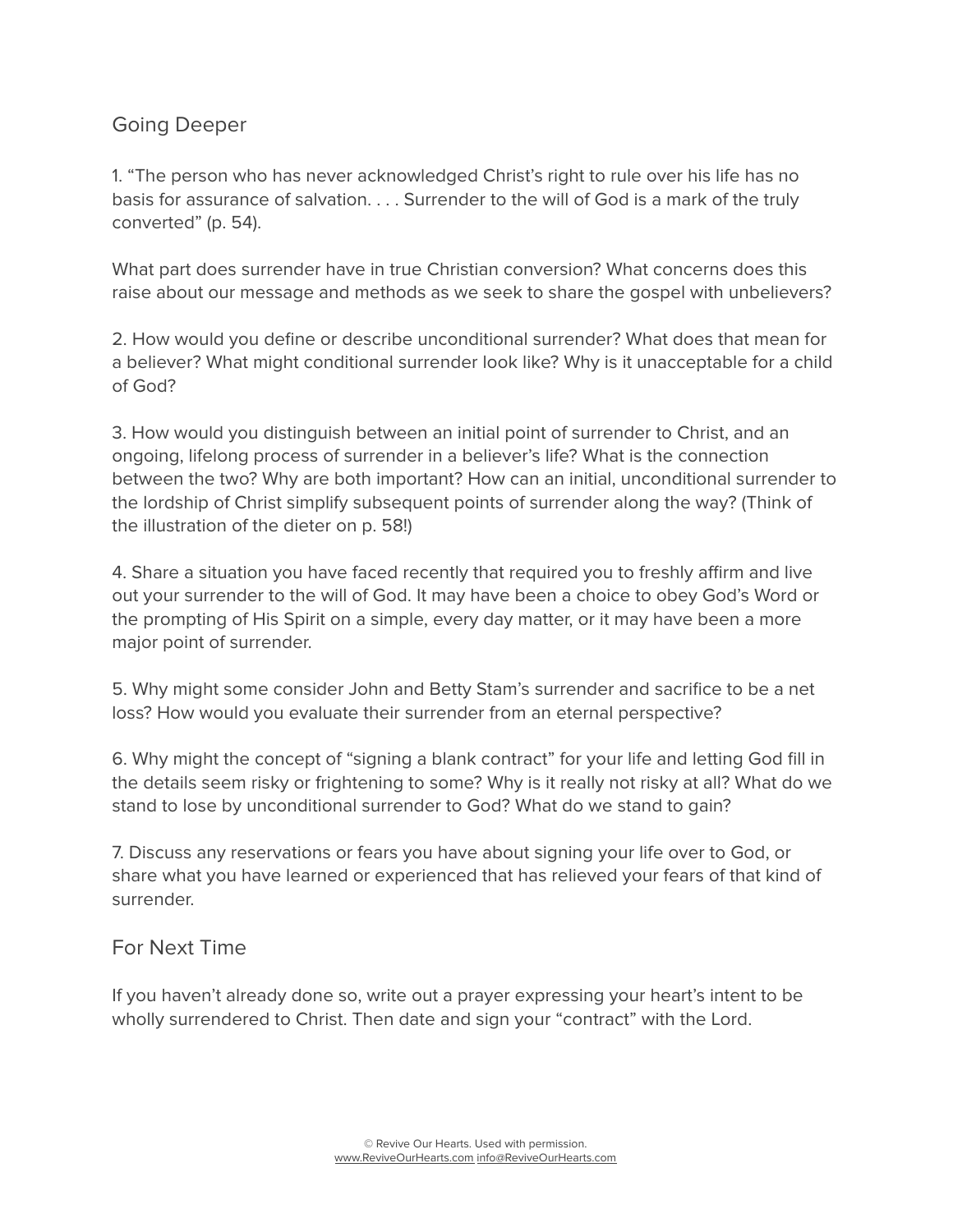#### Grace Note

There are three wonderful prayers from saints of old included in this chapter (pp. 60– 62). If time permits, read these aloud in your group. If not, read them aloud during your personal time with the Lord over the next week.

# Chapter Three: A Hole in the Air

### Getting Started

Has anyone in your group traveled abroad or spent time ministering internationally? If so, did you observe anything in the lives of the believers in that part of the world that particularly impressed you or struck you as different than American Christianity?

#### Going Deeper

1. Discuss the difference between commitment and surrender as Josef Tson explains it (pp. 70– 71). Which term do you think better characterizes contemporary Christianity in the West? What are the implications of adopting one perspective or the other?

2. Discuss the difference (as Josef Tson and Webster's Dictionary explain it) between a servant and a slave. Which term would the majority of believers in our culture be more comfortable using to describe our relationship to Christ? Why?

3. What are the implications of the fact in the Greek Bible one never serves God but rather one slaves to God (pp. 71–72)?

4. How does the ceremony of joyful slavery found in Exodus 21 illustrate a believer's relationship to God? How was this Old Testament picture fulfilled in Christ?

5. What are some of the "requirements" of being Christ's bond slave that you have found difficult at one time or another?

6. What are some of the privileges, joys, and blessings you have experienced as a result of being His bond slave?

7. Close your time by reading the words of David Livingstone (p. 67) and Mary of Nazareth (p. 81). Then pray together and express your desire to make these words your own.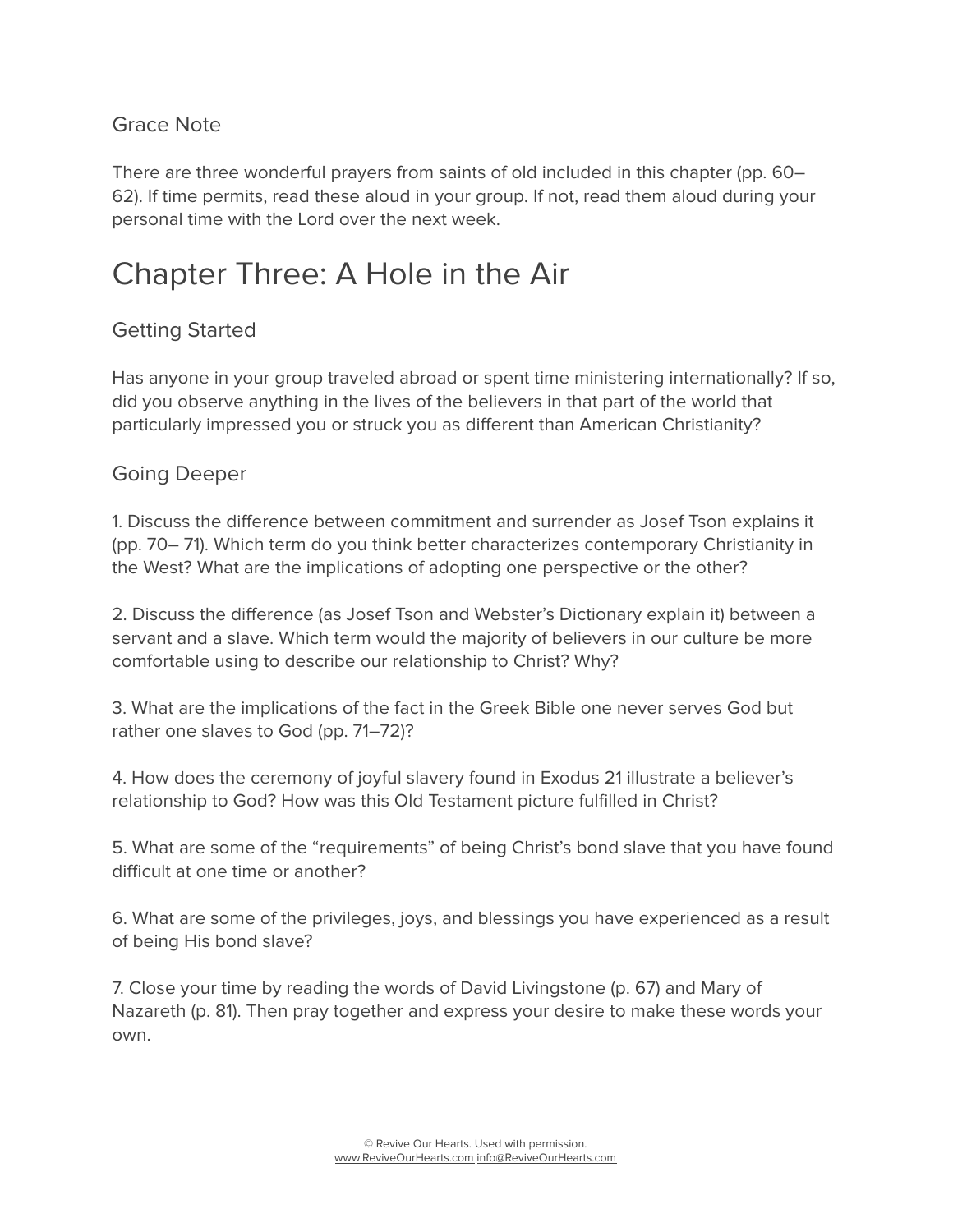#### For Next Time

A man or a woman with "a hole in the ear" is easily identifiable to others. Are there any relationships or circumstances in which you are tempted to, in effect, "cover up" that hole? Prayerfully consider those situations and ask the Holy Spirit to show you the motivations and cravings of your heart that compel such a reaction—and then after asking His forgiveness, ask for the grace to change.

### Grace Note

As you consider this idea of being a slave to Christ, meditate on the truths found in Psalm 40. Jesus fulfilled this prophetic statement through His atoning death; He is the first and foremost bond slave to God. He fulfilled the prophetic picture of Exodus 21 in His joyful submission to a gracious and loving Master!

# Chapter Four: The Whole of Our Lives

### Getting Started

Probably few if any in your group can identify with the passion for communism described at the beginning of this chapter. But you have probably seen that kind of fanatical devotion to some cause or endeavor (other than the Kingdom of God). What have you observed and what were the results?

### Going Deeper

1. How did the young Communist's letter to his fiancée impress you? How does his level of devotion to the Communist cause compare to the average Christian's devotion to Christ and His Kingdom? How does it compare to your own values and priorities?

2. What were the characteristics of a burnt offering in the Jewish worship system? How did Christ fulfill that Old Testament picture? How does that picture help us understand what it means to be a true follower of Jesus Christ? How is the sacrifice of our lives different than the Old Testament burnt offerings?

3. How does marriage illustrate the twofold aspect of surrender (an initial point, followed by an ongoing, lifetime process)?

4. Between the different members of your group, share some specific sacrifices you can recall God asking you to make—ranging from "twenty-five-cent pieces" to perhaps much larger sacrifices. Would you agree that, regardless of their size, "the sacrifices God asks of us are never pointless" (p. 96)?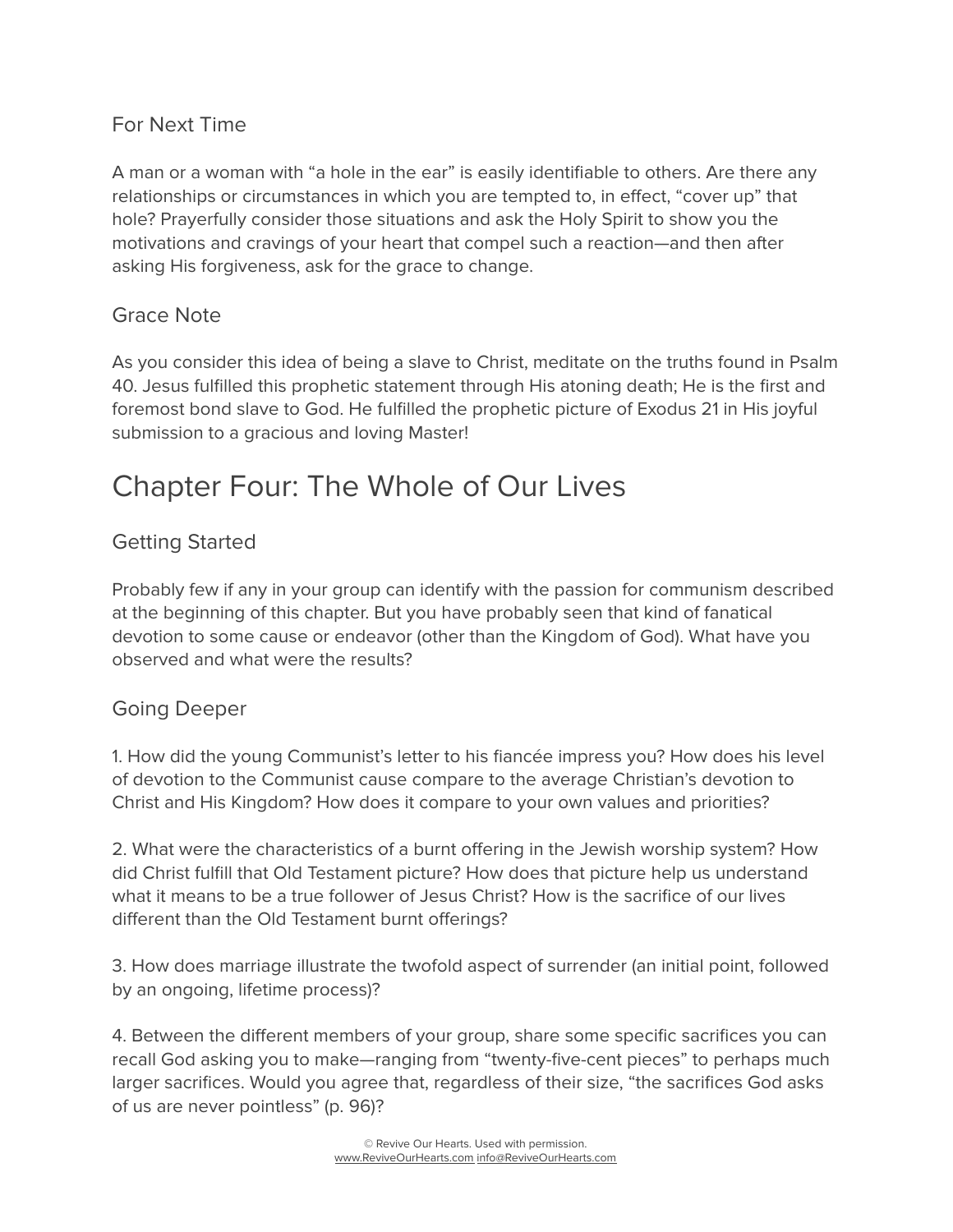5. Have you ever felt that something God was asking of you seemed unreasonable? What perspective does Romans 12:1 give to those sacrifices? Why do you think Paul used the Greek word logikos to describe the offering up of ourselves to God as a living sacrifice? How does Christ's sacrifice for us affect the way we view our sacrifices for Him?

6. What might it mean for you this week to offer yourself as a "living sacrifice" to God?

#### For Next Time

Reread Helen Roseveare's description of what it means to be a living sacrifice (pp. 97– 98). Then try writing your own description of what it means to be a living sacrifice.

#### Grace Note

Don't forget the accent and emphasis of Romans 12:1 . . . "in view of God's mercy" (NIV). That's where the Holy Spirit started as He inspired the apostle Paul to write and that is where we are to start. If you are wrestling with discouragement or fear, remember that surrender is always done "in view of God's mercy."

# Chapter Five: Facing Our Fears

### Getting Started

This chapter describes the "going but not knowing" aspect of surrender in Abraham's life. Some in your group have also probably undertaken such a "journey"—stepping out in faith without knowing precisely what lay ahead. Have one or more individuals share their story.

#### Going Deeper

1. Review the four fears addressed in this chapter in relation to surrendering everything to God. Is it wrong to have those fears?

2. Share an instance in which you experienced one of these fears in relation something God was asking you to do. Discuss as a group what promise(s) of God could have counteracted your fear in that situation.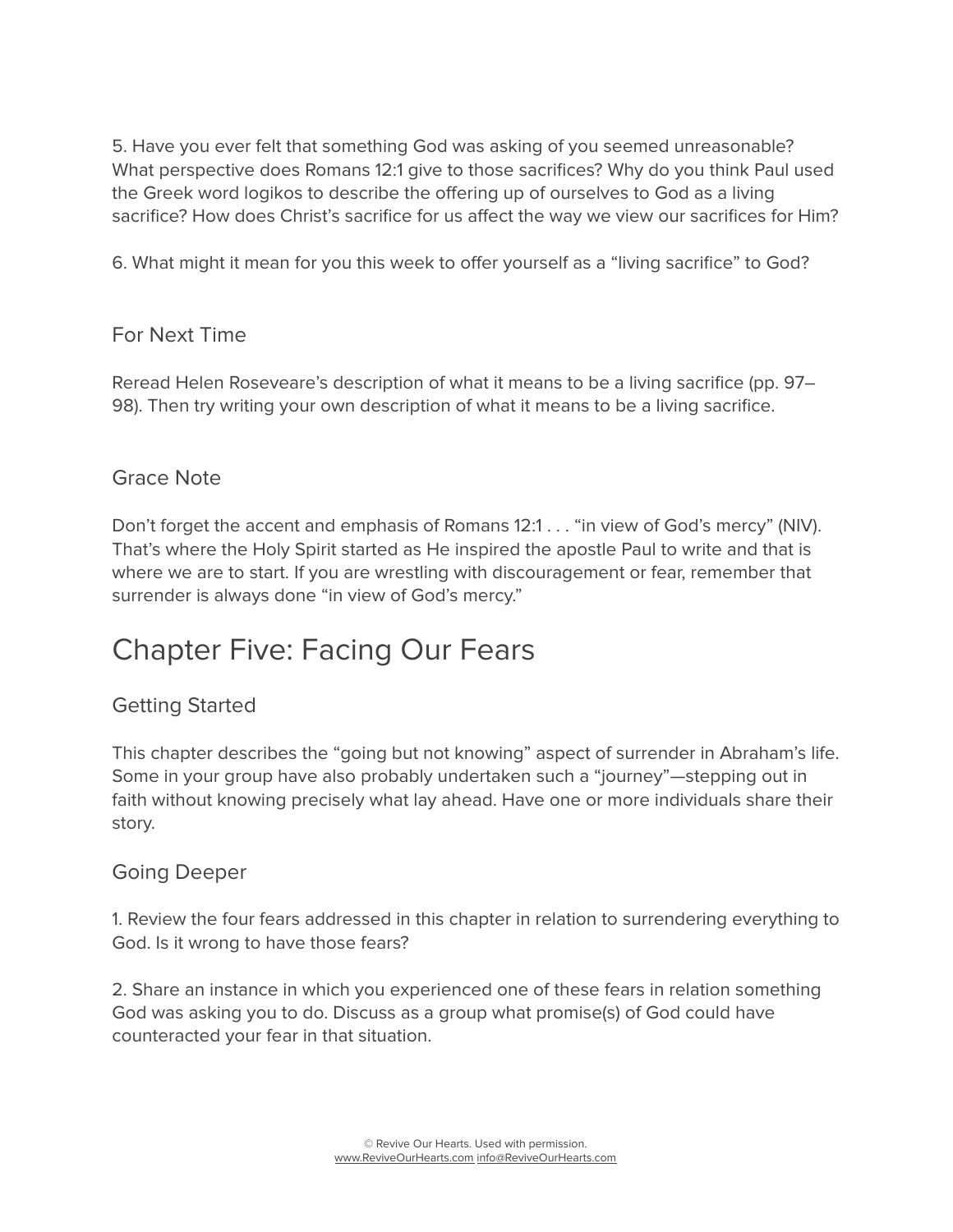3. What is the role of faith in helping us face our natural fears regarding the will of God? How can we grow in our faith? Why is it so important that we know the promises and the character of God if we're going to trust Him?

4. In addition to "going not knowing," there's also the test of "waiting not receiving." Abraham experienced both. "For more than twenty-five years, [Abraham] didn't have a shred of visible evidence that God's promises would be fulfilled" (pp. 109–10). Is there some matter on which you have been waiting on the Lord for what seems like a very long time? What has helped you to continue trusting God? What additional encouragement can others in the group offer from God's Word?

5. The word Hebrew means "stranger" or "alien." In what sense is every child of God a "Hebrew"? Can you think of a verse or passage in the New Testament that supports that concept?

6. "Trust or tyranny. That is the option. Trust the promises of God—which will free you to live joyfully under His loving Lordship—or live under the tyranny of that which you will not surrender" (p. 115). Encourage one or more in your group to share how failing to trust the promises of God caused them to resist surrender on a specific matter, and resulted in living under the tyranny of that very thing.

7. "Isn't that the heart of the matter for every child of God? Can you trust me?" (p.121). Close your meeting with a time of prayer. Thank God for His character and His promises; express your trust in Him; ask Him to give you grace to face your fears and to fully surrender to Him any areas of life where you may have been afraid to say, "Yes, Lord."

### For Next Time

Look for several verses that address the fear(s) you most related to in this chapter. You may want to post a visible reminder of these verses in your kitchen, on your bathroom mirror, on your dashboard, or your screensaver—wherever you are likely to encounter this truth consistently in your daily life.

#### Grace Note

Our loving God is not unmindful of our fears, tests, and trials. The loving reassurance He extended to Abram echoes throughout time to us today: "Do not be afraid, Abram. I am your shield, your exceedingly great reward" (Genesis 15:1). Whatever we surrender is more than matched by the exceedingly great reward of knowing God!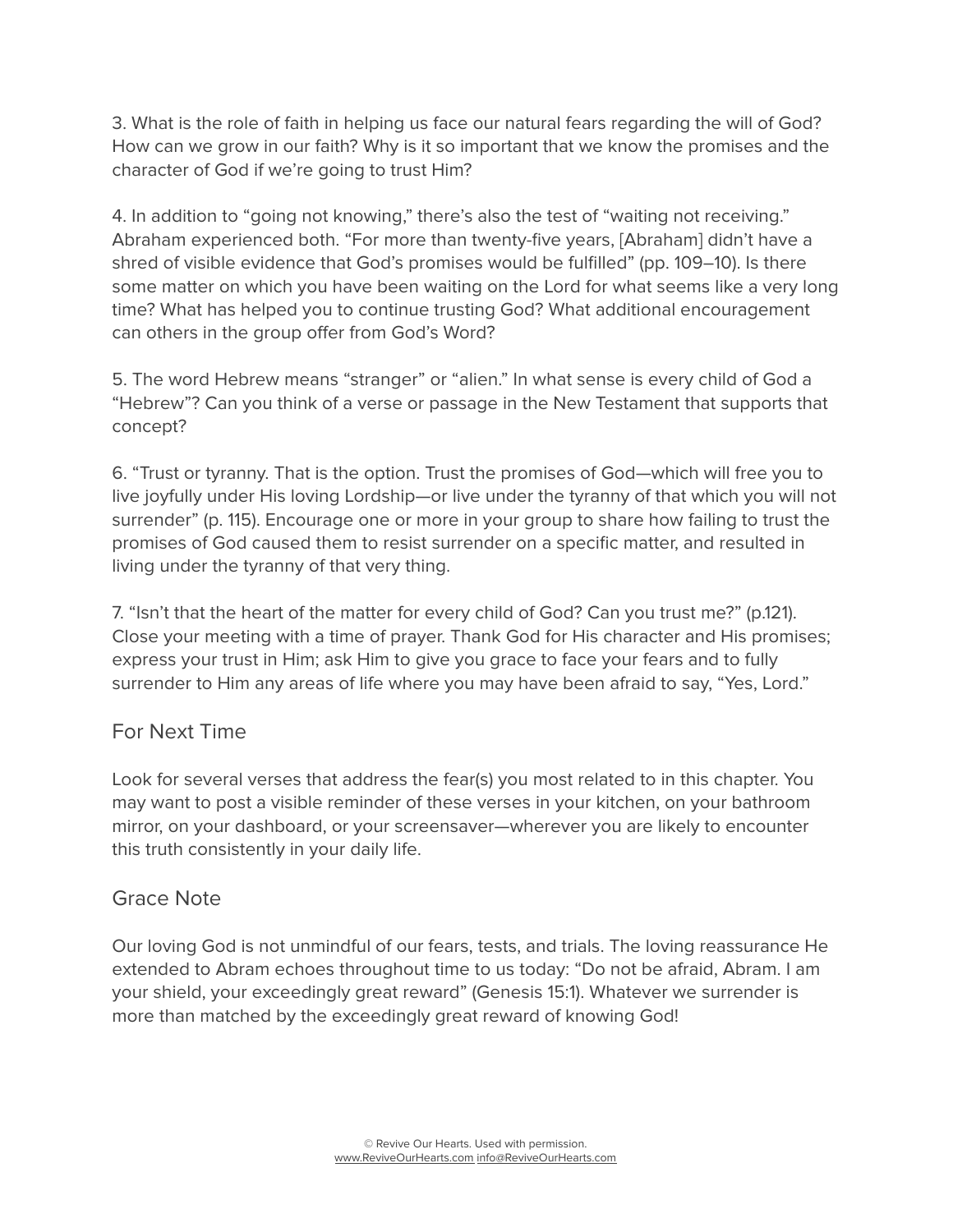# Chapter Six: Living the Surrendered Life

# Getting Started

"It's one thing to have an emotional experience at a Christian gathering where you are inspired and challenged to surrender control of everything to God. It's another matter to live out that surrender once the emotion of the moment has passed—when the bus gets home from the conference . . . when you lose your job and the bills keep coming . . . when you find out you're expecting your fifth child in seven years . . . when your mate is diagnosed with a terminal illness" (pp. 126–27). Describe such an occasion or experience in your life.

## Going Deeper

Talk through each of the ten categories in this chapter (based on Frances Havergal's hymn "Take My Life and Let it Be"). (If time does not permit you to go through all of them, as a group select several to review.) What does it mean for each of these areas of our lives to be consecrated to God? Share any specific questions you found particularly challenging or convicting as you read this chapter.

- ๏ My Life
- ๏ My Time
- ๏ My Body
- ๏ My Tongue
- ๏ My Possessions
- ๏ My Mind
- ๏ My Will
- ๏ My Affections
- ๏ My Relationships
- ๏ Myself

## For Next Time

Select one category from this chapter that you feel prompted to focus on between now and your next meeting. Each day, review the questions in that category that will help remind you of areas where you need a deeper surrender to the Lord. If you haven't walked through the exercise recommended on p. 139, take time to do that this week.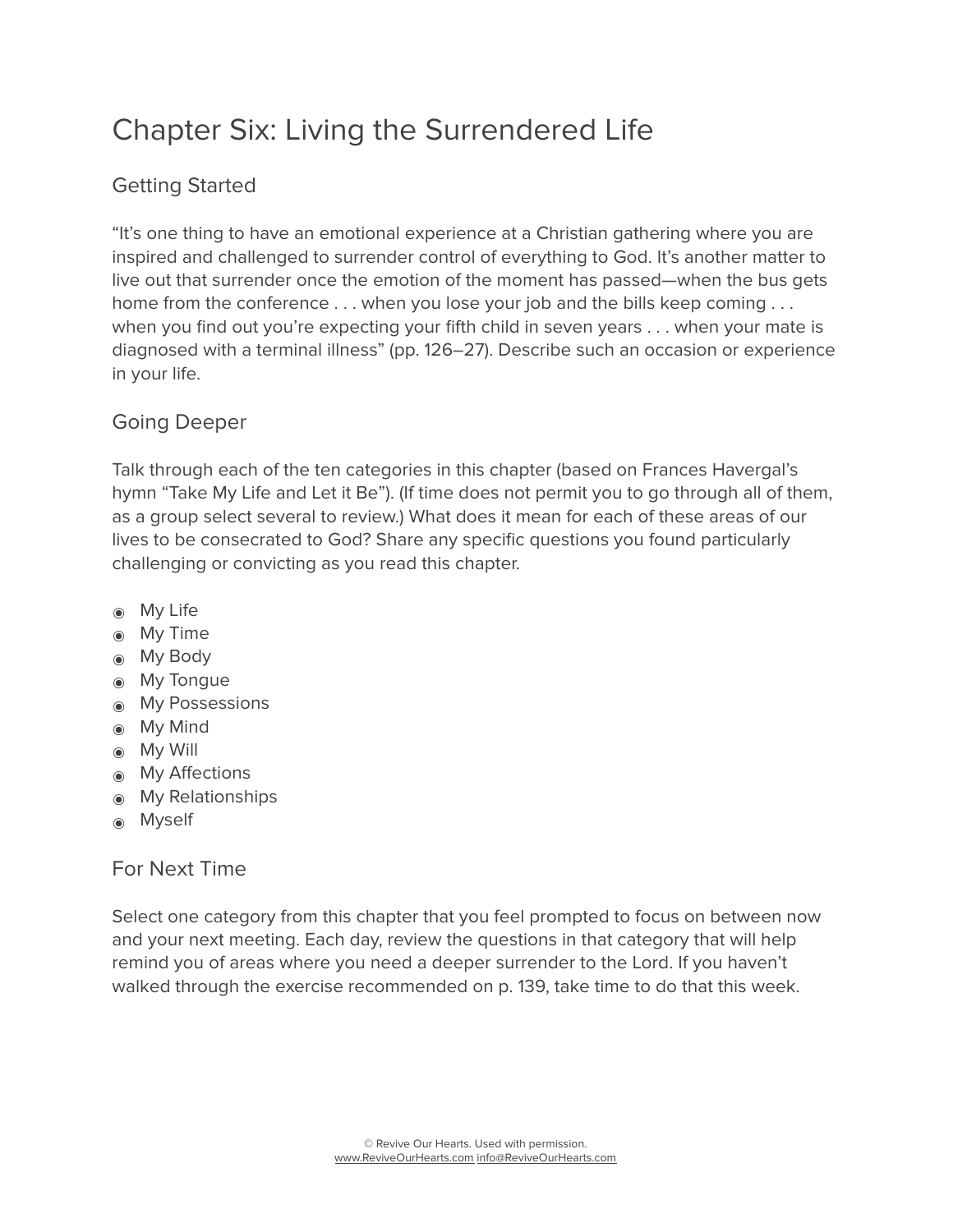### Grace Note

Meditate on Frances Havergal's quote at the beginning of this chapter: "Full consecration may be in one sense the act of a moment and in another the work of a lifetime. It must be complete to be real, and yet—if real—it is always incomplete.

Consecration is a point of rest and yet a perpetual progression." This thought should both motivate and encourage us to press on in the matter of full surrender to God.

# Chapter Seven: The Pattern

#### Getting Started

Does anyone in your group enjoy reading Christian biographies? If so, whose life story has been especially meaningful to you? What inspired you about that person's life?

#### Going Deeper

1. How is Jesus the perfect Pattern of what it means to live a fully surrendered life:

- ๏ In His pre-incarnate existence (i.e., prior to coming to earth in human form)?
- ๏ In His incarnation (coming to earth)?
- ๏ In His wilderness temptation?
- ๏ In His earthly ministry?
- ๏ In Gethsemane?
- o In His crucifixion?
- ๏ Throughout eternity?

2. For Jesus, surrender to God's will meant suffering at times. Why do you think Jesus was able, not only to do His Father's will, but to delight in doing the will of God? How can we learn to delight to obey God?

3. Describe a recent occasion when your natural desires were contrary to the will of God, and you chose to bow the head in surrender to the will of God.

4. What is an issue you are currently facing in which you need to bow your head? Pray for each other in relation to those needed points of surrender.

For Next Time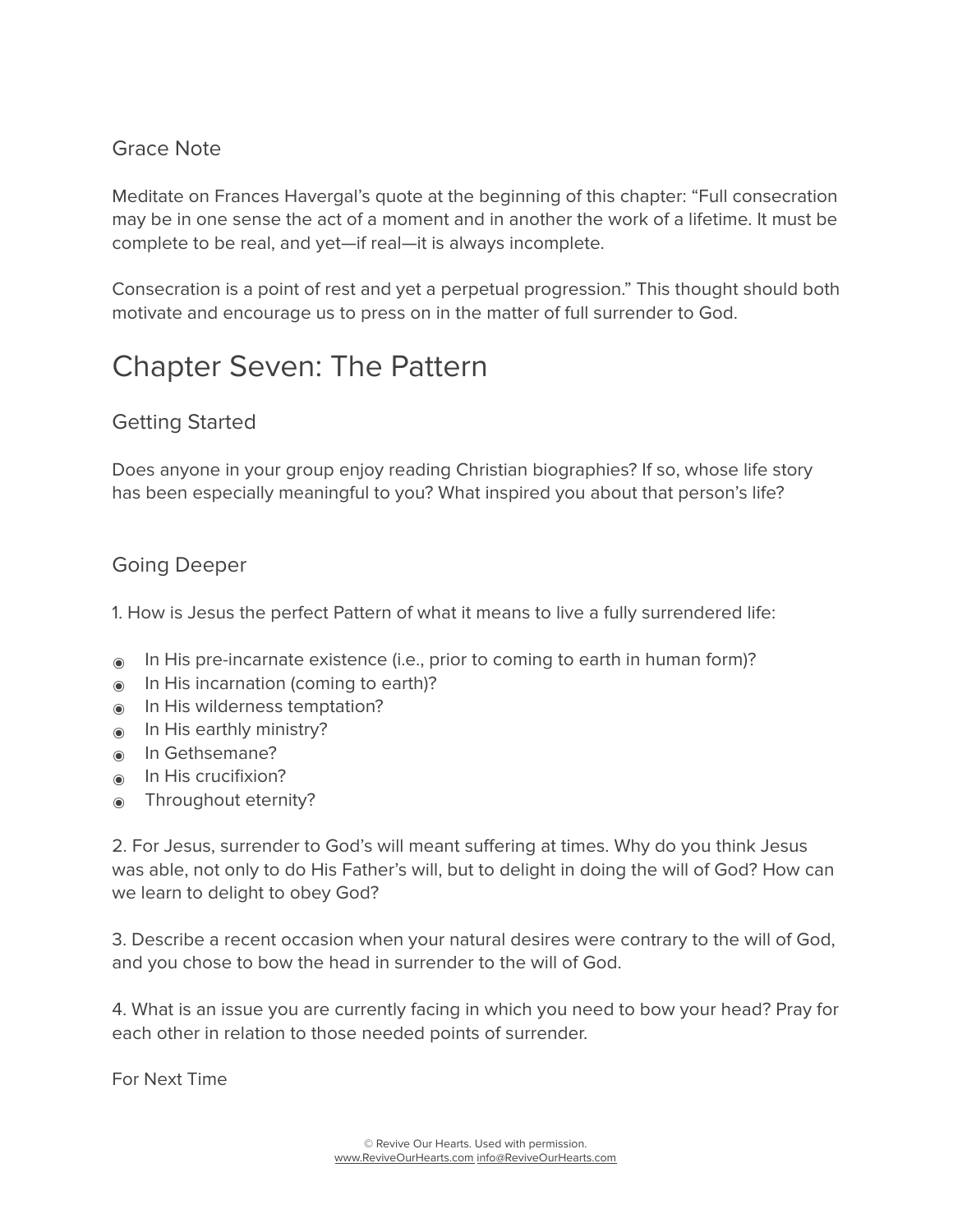Throughout the week ahead, ask God to make you alert to opportunities to "bow your head" in submission to His will.

### Grace Note

Jesus' surrender to His Father's spans from eternity past, through His earthly life and ministry, and continues all the way to Calvary and beyond for all eternity. Though we as redeemed sinners will fail many tests on this earth, we have a Savior who stands at the right hand of the Father interceding for us at this moment and every time we are tempted to resist the will of God. Put your trust in His triumphs on your behalf as you bow your head in glad surrender to His loving control.

# Chapter Eight: Yes, Lord!

## Getting Started

Can you think of a time when you surrendered to God by faith, contrary to your feelings, and some time later, God allowed you to see the positive results of that choice—either in your life or someone else's life?

### Giving Thanks!

Undoubtedly you have some specific testimonies of the Holy Spirit's work among the members of your group as a result of this study—beyond what may already have been shared in previous meetings. Provide an opportunity for each individual to express gratitude for what God has done during your time together. You may want to share about:

- ๏ A change in your thinking about or your heart attitude toward the will of God
- ๏ An area of your life where you were resisting God but have now surrendered to His control
- ๏ One or more areas of your life where you have been challenged to say, Yes, Lord!
- ๏ A specific passage of Scripture God has used to bring you to a place of greater surrender
- ๏ The ways the bad fruit of tyranny has been replaced by the good fruit of trust
- ๏ The prayer you wrote out as a "contract" with the Lord
- ๏ Any new insights into the character, heart, and ways of God

## A Final Project

Think of one or more individuals whose walk with God has inspired you to a life of greater surrender. Write a note to one or more of those people. Share what you have observed in their life and how their surrender to God has influenced your life. Remember